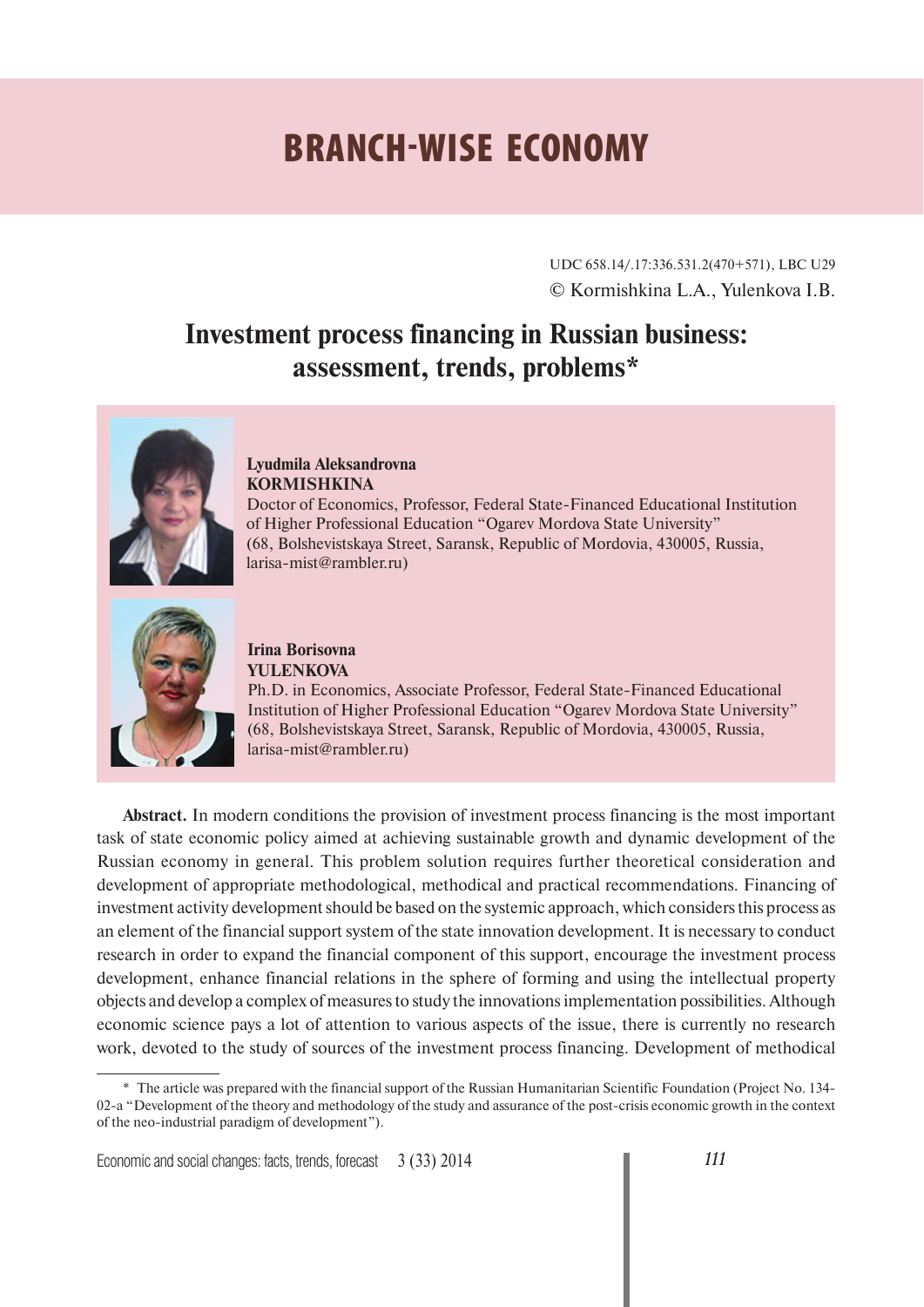and practical recommendations to establish the system of its financing, taking into account modern world economic trends is required. The authors have revealed the enterprises' general economic profit while promoting sustainable economic growth by means of provision of financial resources for it. The closeness of the relationship is calculated on the basis of regression models that characterize the sectoral distribution of gross profit. The correlation-regression analysis has helped to assess the influence of the main sources of the RF fixed assets on the investment index. The economic nature of the sources determines its value and dynamics.

**Key words:** investment process, investment climate, business, intensification, profit, source of financing, investment costs, regression model, indices, dynamics, investment operations, investment activity, the level of taxation.

The investment climate in each country is formed due to active participation of the state. It determines domestic and foreign policies; introduces taxes; sets interest rates, varying them in accordance with the economic situation and curbing their growth by means of special economic methods; affects the level of tax collection; actively engages in the development of legislative acts, creating economic, political and legal conditions that determine the functioning of enterprises.

"The study of theoretical and methodological foundations of sustainable economic growth concludes that investment plays a key role in the solution of this problem" [1, p. 48]. Due to the so-called mechanism of reducing investment activity, functioning in the Russian economy in 1999 and 2007, the decline of social production was replaced by a more severe economic crisis in the form of recession reproduction [2, pp. 38-39]. With the reproduction decline, the input of the active part of fixed assets either lags far behind its output or does not compensate the latter. The main reason is the 48% depreciation of fixed assets [3, p. 345]. It should be

taken into account that the economic development is possible only with the extended reproduction being ensured, which implies greater renewal of the main elements of productive forces and their qualitative improvement.

Since 2000 the national economy has managed to overcome such a negative trend when the output of the fixed assets in use advances over their input. However, if we take into account economic security and national economic tasks to modernize production capacities and job places, we can say that the volume of the input equipment remains inadequate. For comparison, in 1970, in the so-called "period of stagnation", the coefficient of renewal was 10.2% and the coefficient of output  $-1.7\%$ , i.e. the fixed assets renewal was several times faster than in 2011, when the coefficients of their renewal and output amounted to 4.6 and 0.8%, respectively [3, p. 345]. So, the trend of their wear and tear remained the same due to such dynamics of fixed assets renewal.

"Russian fiscal policy does not lead to the solution of the problem to invest in the economy modernization. The system of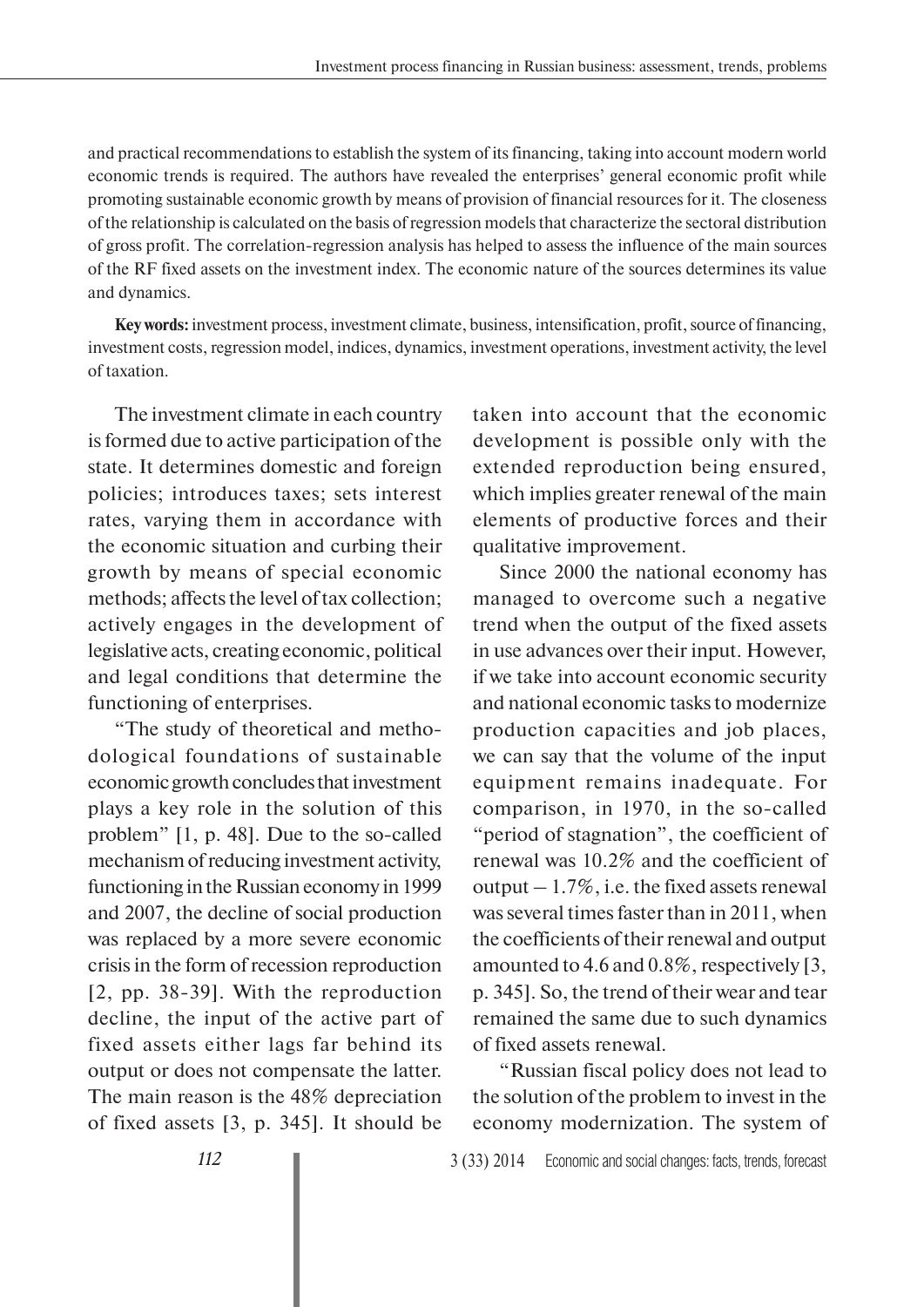state regulation in this sphere requires significant upgrade. According to the ISEDT RAS research, the increase in tax collection and a number of unpopular measures, especially in big business, would attract 8–13 trillion rubles per year to the budget system of the country. However, no practical steps have been made in this direction yet. What is more, nowadays the potent financial assets such as funding of the Reserve Fund and the National Wealth Fund do not participate in the solution of priority tasks of socio-economic development" [1, p. 56].

This situation is hazardous for the national economy, since the ability to innovation development is reducing significantly. The mechanism to decrease investment activity in the production and to encourage economic growth in the Russian modern economy predetermines that the national economy is unable to overcome the current situation and to ensure sustainable economic development. This requires a complex of state regulation measures and huge costs in order to intensify investment activities. Another option is to attract foreign capital, which ultimately leads to the threat to the country's economic security.

As a result, the modern Russian economy is still characterized by the multilateral (total) financial crisis. Its basic forms are unprofitability, decrease in fixed capital, insolvency, criminalization of financial management, conscious concealment of financial flows from accounting, taxation, theft of financial and other resources.

It must be emphasized that the tax base formation and the enterprises' ability to pay taxes are inseparably connected with the financial situation of the latter.

Undoubtedly, the researchers' conclusion that the high level of taxation in Russia jeopardizes its investment activity makes sense.

In conditions of modern market economy, boosting enterprises' investment activity is connected first of all with the search of sources and types of financial resources, which should ensure the balance between investment costs and financial capabilities.

As the result of privatization, the enterprises' own funds are known to have been the key source of investment activity financing. Their share in Russia in 2011 accounted to almost 70% of the total investment. These funds are formed mainly at the expense of the enterprise's profit and depreciation (*tab. 1*).

Profit is the main internal source of the enterprise's financial resources, ensuring its development. The higher the level of profit generation in the process of economic activity is, the less the need to attract funds from external sources is and, ceteris paribus, the higher the self-financing level and the competitive position in the market are. However, unlike some other internal sources, profit is a reproducible source and its reproduction is carried out in conditions of successful management on the extended basis. *Table 1* indicates that the enterprises' own funds in fixed capital investment have a substantial share (42.7%), the enterprises'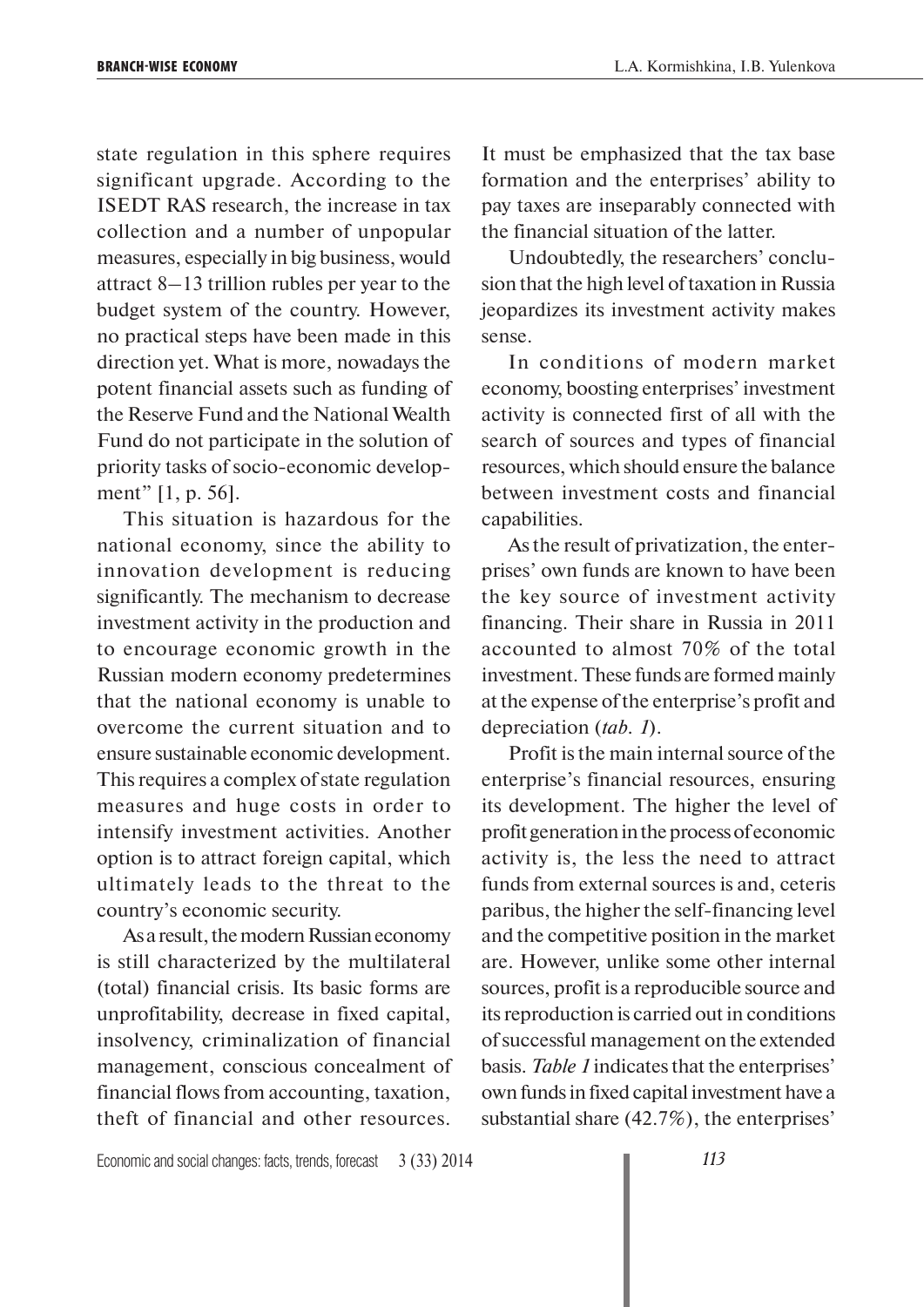|                                                                                   | Year |      |      |      |      |      |      |      |      |      |      |      |
|-----------------------------------------------------------------------------------|------|------|------|------|------|------|------|------|------|------|------|------|
| Indicator                                                                         | 2000 | 2001 | 2002 | 2003 | 2004 | 2005 | 2006 | 2007 | 2008 | 2009 | 2010 | 2011 |
| Investment in fixed capital                                                       | 100  | 100  | 100  | 100  | 100  | 100  | 100  | 100  | 100  | 100  | 100  | 100  |
| Including the financing<br>sources: own funds                                     | 47.5 | 49.4 | 45.0 | 45.2 | 45.4 | 44.5 | 42.1 | 40.4 | 39.5 | 37.1 | 41.0 | 42.7 |
| Of them:<br>- profit remaining at<br>the disposal of the<br>enterprise (the Fund) | 23.4 | 24.0 | 19.1 | 17.8 | 19.2 | 20.3 | 19.9 | 19.4 | 18.4 | 16.0 | 17.1 | 17.2 |
| - depreciation                                                                    | 18.1 | 18.5 | 21.9 | 24.2 | 22.8 | 20.9 | 19.2 | 17.6 | 17.3 | 18.2 | 20.5 | 21.6 |
| attracted funds                                                                   | 52.5 | 50.6 | 55.0 | 54.8 | 54.6 | 55.5 | 57.9 | 59.6 | 60.5 | 62.9 | 59.0 | 57.3 |
| Of them:<br>- banks                                                               | 2.9  | 4.4  | 5.9  | 6.4  | 7.9  | 8.1  | 9.5  | 10.4 | 11.8 | 10.3 | 9.0  | 7.7  |
| - budget funds                                                                    | 22.0 | 20.4 | 19.9 | 19.6 | 17.8 | 20.4 | 20.2 | 21.5 | 20.9 | 21.9 | 19.5 | 18.8 |
|                                                                                   |      |      |      |      |      |      |      |      |      |      |      |      |

Table 1. Sources of the fixed capital funding in the Russian economy, % to the total

Compiled by: *Promyshlennost' Rossii 2012: stat. sb.* [The 2012 Russian Industry: Statistics Digest]. Rosstat, Moscow, 2012. 445 p.

profit amounts to 17.2 % approximately. This is almost the depreciation amount, intended for reproduction of fixed capital.

Profit is not a guaranteed income of the entrepreneur, who has invested his/her capital in business; it is a result of skillful and successful business management. However, the entrepreneur can not only lose the expected profit, but also lose the invested capital fully or partially due to some failures or objective external reasons. Therefore, profit is a kind of payment for the risk of doing business.

At the same time it is necessary to consider the overall economic value of enterprises' profit in the provision of financial resources for sustainable economic growth.

The correlation-regression analysis in this study helps to evaluate the impact of the main fixed capital sources on the

investment index in the Russian Federation, which determines its value and dynamics due to their economic nature.

The index of investment in fixed capital in the Russian Federation is selected as a resultant variable (*Y*) and is laid in the basis of research as the most informative and most fully reflecting the investment development in the country. Factor variables (*X*), influencing the dynamics of the studied indicator, are the following:

 $X_1$  – an index of accumulation funds in the Russian Federation, % to the previous year;

 $X_2$  – an index of depreciation in the Russian Federation, % to the previous year;

 $X_3$  – an index of funds raised by banks, % to the previous year.

The initial data for the correlationregression analysis is presented in *table 2*.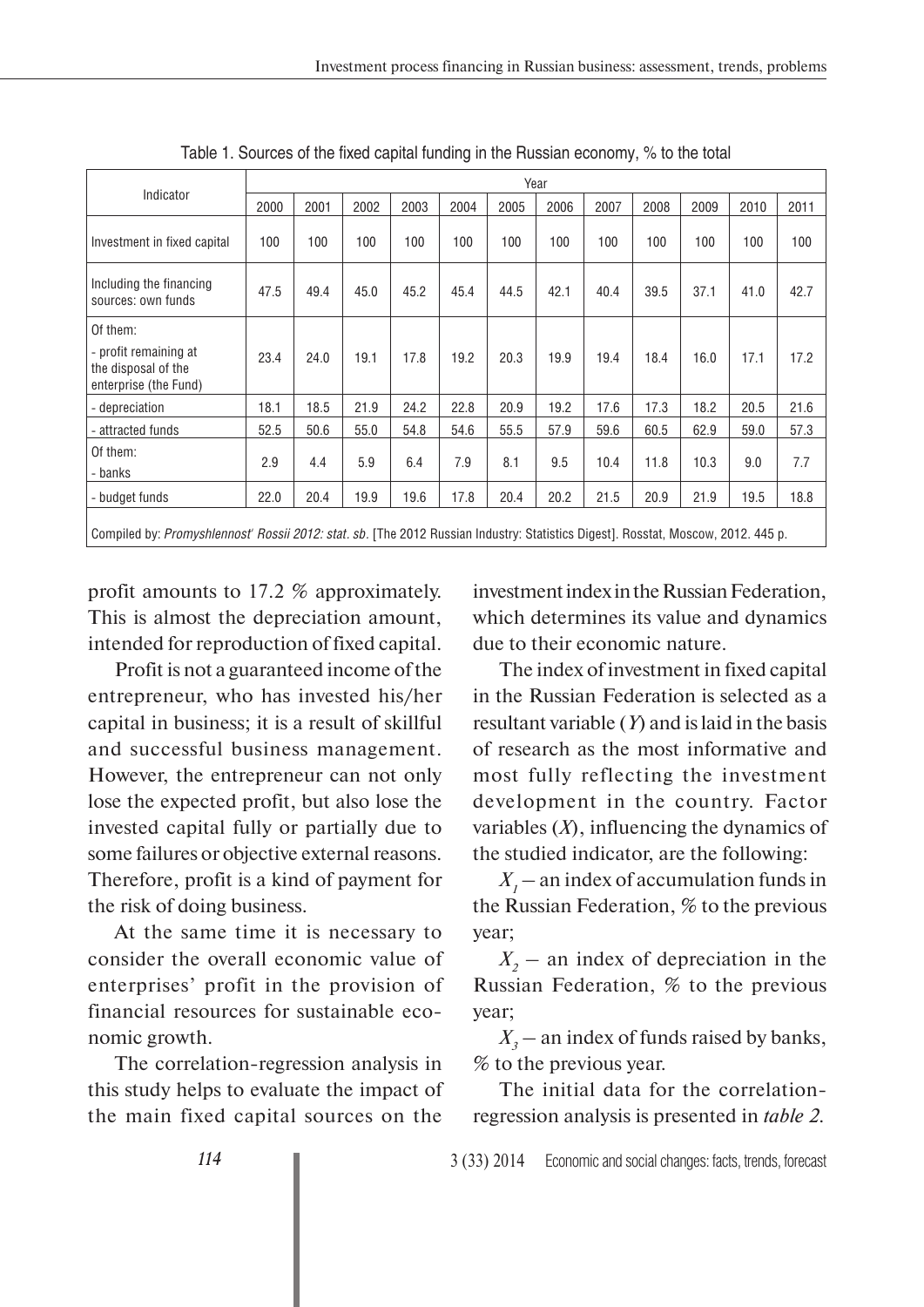| Year                                                        | Index of investment in fixed<br>capital in the Russian Federation | Index of accumulation funds<br>in the Russian Federation $(X_1)$ | Index of depreciation in the<br>Russian Federation $(X_2)$ | Index of funds raised<br>by banks $(X_2)$ |  |  |
|-------------------------------------------------------------|-------------------------------------------------------------------|------------------------------------------------------------------|------------------------------------------------------------|-------------------------------------------|--|--|
| 2001                                                        | 126.8                                                             | 129.8                                                            | 129.8                                                      | 191.3                                     |  |  |
| 2002                                                        | 109.0                                                             | 86.7                                                             | 128.9                                                      | 145.4                                     |  |  |
| 2003                                                        | 125.4                                                             | 117.0                                                            | 138.2                                                      | 136.5                                     |  |  |
| 2004                                                        | 123.1                                                             | 133.2                                                            | 116.1                                                      | 151.8                                     |  |  |
| 2005                                                        | 128.8                                                             | 135.9                                                            | 118.3                                                      | 133.5                                     |  |  |
| 2006                                                        | 131.7                                                             | 129.3                                                            | 120.5                                                      | 154.5                                     |  |  |
| 2007                                                        | 137.0                                                             | 133.0                                                            | 126.1                                                      | 149.4                                     |  |  |
| 2008                                                        | 128.5                                                             | 122.3                                                            | 126.2                                                      | 145.6                                     |  |  |
| 2009                                                        | 90.1                                                              | 78.0                                                             | 94.8                                                       | 78.5                                      |  |  |
| 2010                                                        | 109.7                                                             | 117.3                                                            | 123.4                                                      | 95.9                                      |  |  |
| 2011                                                        | 116.2                                                             | 117.5                                                            | 122.4                                                      | 99.7                                      |  |  |
| Compiled by: Rosstat data. Available at: http://www.gks.ru. |                                                                   |                                                                  |                                                            |                                           |  |  |

Table 2. Initial data for the regression analysis of the degree of the formation sources influence on the index of investment in fixed capital in the Russian Federation, % to the previous year

The study of the correlation between the phenomena begins with indicating its closeness by means of the correlation analysis. The basis for the correlation measurement is a matrix of pair correlation coefficients. This matrix reveals the closeness of factors with the resultant variable and between themselves. The pair correlation coefficients are calculated as follows:

$$
r = \frac{\sum (x - \overline{x})(y - \overline{y})}{\sum (x - \overline{x})^2 (y - \overline{y})^2},
$$
 (1)

where  $\bar{x} \dot{e} \bar{y}$  are average values of the resultant variable and the corresponding factor.

By means of AP "Statistica" we have calculated the matrix of pair correlation coefficients, used for the analysis of the impact of the main fixed capital sources on the investment index in the Russian Federation *(tab. 3)*. In addition to the obtained correlation coefficients the matrix also indicates the probability of the hypothesis of their insignificance (*p*), established within 0.1 (or 10%) in the framework of this research.

The value of the calculated correlation coefficients gives us an opportunity to estimate the degree of the factor variables impact on the resultant variable; the polarity ("+" or "-") of the correlation coefficients indicates a direct or reverse impact type. All the calculated correlation coefficients have positive values, thus the indices of accumulation funds  $(X_1)$ and indices of funds raised by banks  $(X_3)$ have the greatest impact on the index of investment in fixed capital (*Y*), i.e. the increase in the values of these indices results in the growth of the index of investment in

Economic and social changes: facts, trends, forecast 3 (33) 2014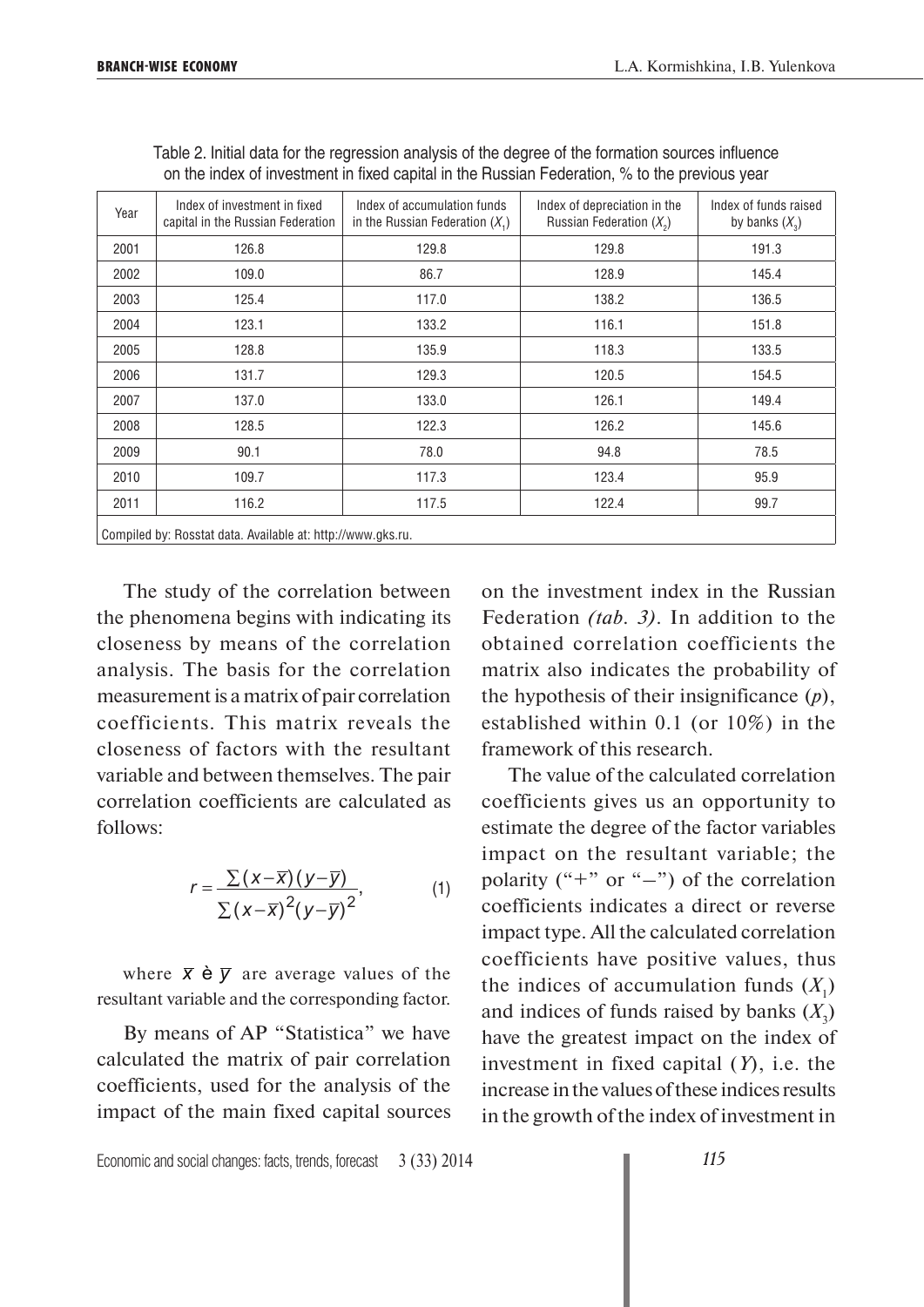|              |             | Λ.          | $\Lambda_{\alpha}$ | $\Lambda_{3}$ |
|--------------|-------------|-------------|--------------------|---------------|
| $\checkmark$ |             | 0.8812      | 0.6117             | 0.7252        |
|              | -           | $p = 0.000$ | $p = 0.045$        | $p = 0.012$   |
| $X_{1}$      | 0.8812      |             | 0.4076             | 0.5496        |
|              | $p = 0.000$ |             | $p = 0.213$        | $p = 0.080$   |
| $X_{2}$      | 0.6117      | 0.4076      |                    | 0.5677        |
|              | $p = 0.045$ | $p = 0.213$ |                    | $p = 0.069$   |
| $X_{3}$      | 0.7252      | 0.5496      | 0.5677             |               |
|              | $p = 0.012$ | $p = 0.080$ | $p = 0.069$        |               |

Table 3. Matrix of pair correlation coefficients

fixed capital. The depreciation index  $(X_2)$ has a noticeable, but still less impact on the resultant variable. The coefficient of its correlation with the resultant variable has the lowest value  $(r_{YXZ} = 0.6117)$ , its rise also promotes the growth of the index of investment in fixed capital.

The important stage of the regression analysis is the selection of factor variables for further inclusion in the multiple regression equation. The complexity of its model construction is that factor variables often depend on each other, i.e. they are multicollinear. In practice, the identification of multicollinearity cases is based on the matrix of pair correlation coefficients. The indicator is a correlation coefficient value that is  $r > 0.8$ .

The analysis of the matrix of pair correlation coefficients (see *tab. 3*) indicates the absence of multicollinearity between factor variables  $X_1, X_2$  and  $X_3$ , and therefore there is no need to exclude or replace any of them. Therefore, all three selected factor variables should be included in the further process of the regression analysis. What is more, they have a significant direct impact on the resultant variable value: in our

opinion, the probability of including all of them in the regression model is quite high.

Let us calculate the regression model. This mathematical task is formulated as follows: it is required to find an analytical expression of the dependence of the economic phenomena on its defining factors, that is why it is necessary to calculate the function

$$
Y = f(X_1, X_2, \dots, X_k). \tag{2}
$$

The aim is to reveal the character and degree of impact of the arguments on the function. The regression analysis indicates how the dependent value changes in average when one or more independent variables change and the unrecorded factors have the fixed value. What is more, the study of pair correlation between the function and one of the arguments is usually ineffective, as economic phenomena are, as a rule, multifactorial, and there are also complex correlations between the factors.

The regression analysis process consists of a sequence of stages:

– construction of the regression equation;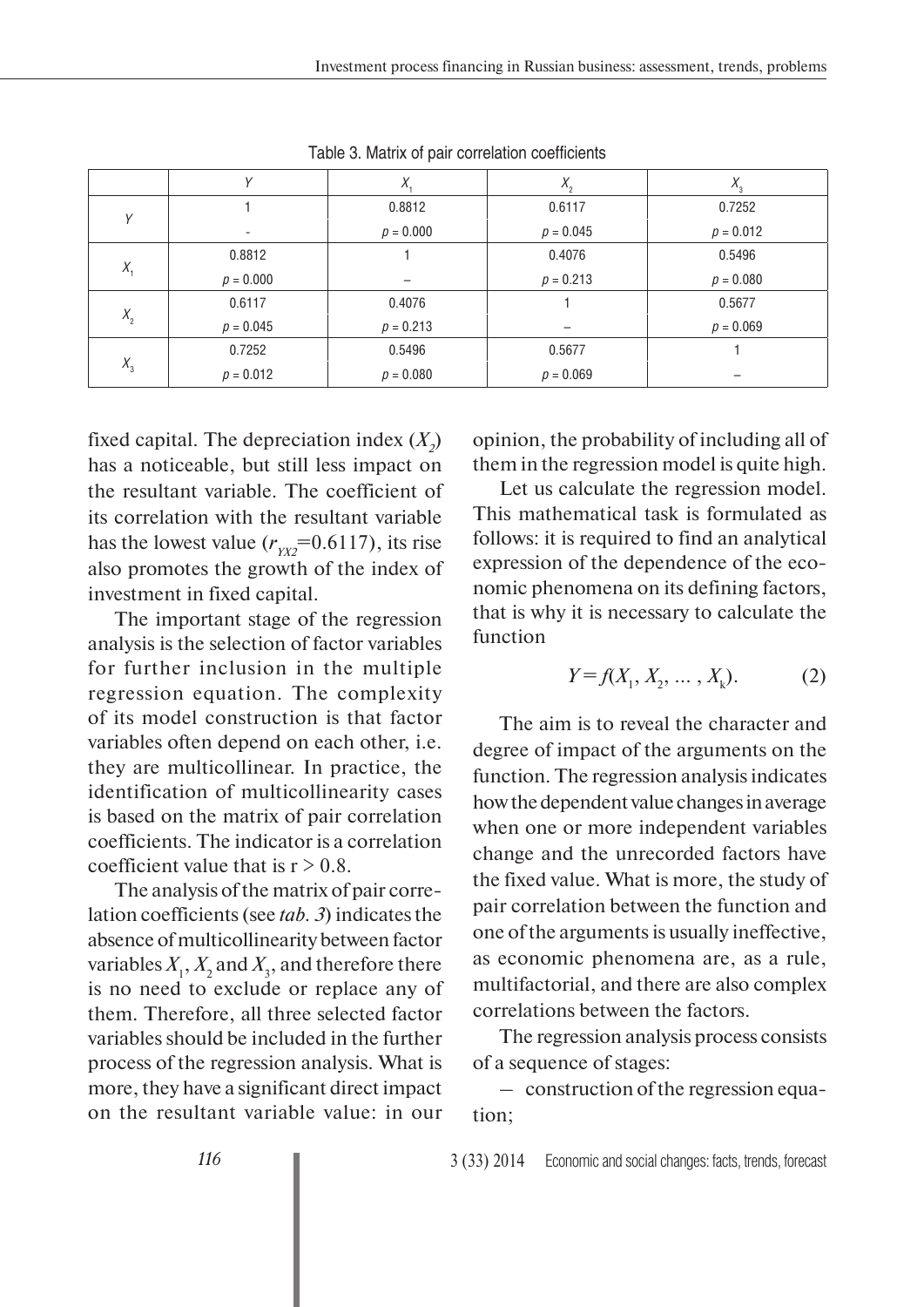– check of significance of the regression equation coefficients;

– check of significance of the regression equation;

– calculation of the regression characteristics.

The regression analysis result is the regression equation:

$$
Y = 21.496 + 0.466 X1 + 0.247 X2 + + 0.103 X3, \t(3)
$$

where *Y* is an estimated value of the resultant variable.

The significance of the regression equation is checked by the F-test, the estimated value is calculated by the following formula:

$$
F_{\text{pacu.}} = \frac{D_{\text{obu.}}^2}{D_{\text{ocr.}}^2},\tag{4}
$$

The total variance  $D_{\text{offu} \text{}}^2$  is calculated by the following formula:

$$
D_{\text{obu},k}^2 = \frac{\sum(\overline{y} - y)^2}{k+1},\tag{5}
$$

where *k* is a number of factors;

(*k*+1) is a number of studied factors plus a free term in the regression equation  $a_0$ ;

 $\overline{y}$  is an average of resultant variable levels.

Residual variance *D* is calculated by the function:

$$
D_{\text{OCT.}}^2 = \frac{\sum (\tilde{y} - y)^2}{n - k - 1}.
$$
 (6)

The calculated value of the F-indicator is compared to the table one, got at a given significance level *p* and degrees of freedom  $(k + 1)$  and  $(n - k - 1)$ . If the estimated value is more than the table value, then the hypothesis of the regression equation insignificance is rejected. Hence, it can be interesting to calculate the significance of individual regression coefficients by means of the Student's t-test:

$$
t_{a_j} = \frac{a_j}{S_{a_j}},\tag{7}
$$

Where  $S_{a_i}$  is a standard deviation of the equation coefficients aj.

$$
S_{\theta_j} = S_{\theta} \sqrt{b_{jj}}, \qquad (8)
$$

where  $S_{\hat{a}} = \sqrt{\frac{\sum (y - \tilde{y})^2}{n - k - 1}}$  is a standard deviation of random errors;

 $b_{ij}$  is diagonal elements of the matrix  $(X^T X)^{-1}$ .

The regression coefficient is recognized as significant, if the calculated value of the

| Correlation coefficient $R = 0.9416$ . Determination coefficient $R = 0.8867$ |                      |        |       |       |  |  |
|-------------------------------------------------------------------------------|----------------------|--------|-------|-------|--|--|
| Value $F(3.7) = 18.259$ , $p < 0.00109$                                       |                      |        |       |       |  |  |
|                                                                               | Significance level p |        |       |       |  |  |
| Invariable                                                                    |                      | 21.496 | 1.056 | 0.326 |  |  |
| Х.                                                                            | 0.664                | 0.466  | 4.317 | 0.003 |  |  |
| $X_{2}$                                                                       | 0.202                | 0.247  | 1.292 | 0.238 |  |  |
| $X_{\circ}$                                                                   | 0.246                | 0.103  | 1.441 | 0.093 |  |  |

Table 4. Results of the regression analysis on the basis of three factor variables

Economic and social changes: facts, trends, forecast 3 (33) 2014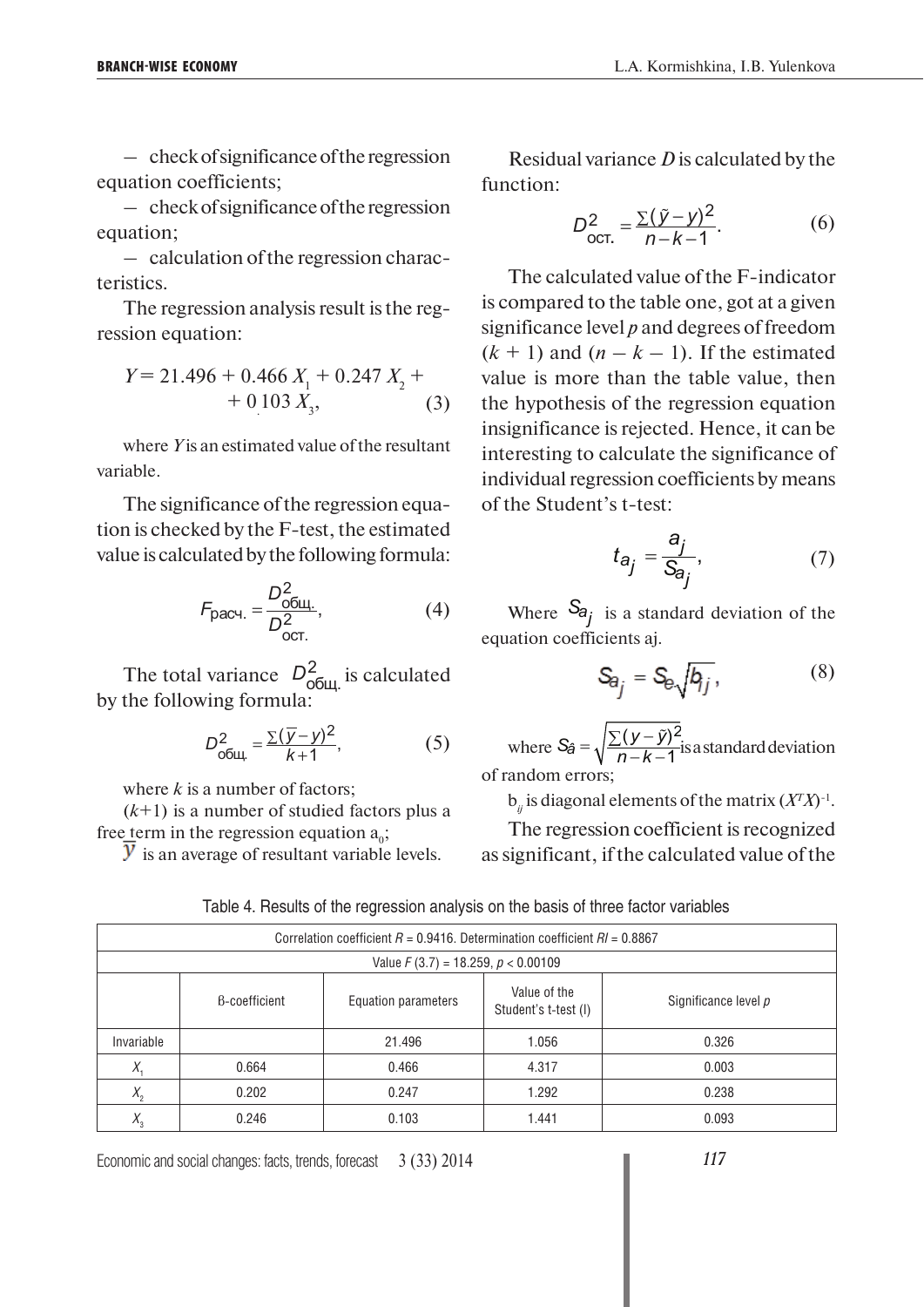Student's t-test is greater than the table value. All factor variables, which regression coefficients have proved to be insignificant, are eliminated from the regression equation; the model-construction process is repeated. The regression analysis equation is set up only on the basic of independent variables, with their coefficients being significant. Then the significance of the regression equation and its coefficients is checked again. The process is repeated until there are significant coefficients in the equation.

With the probability being 0.90, the significant regression coefficients of the multifactorial model are only factor variables  $X_1$  and  $X_3$ , as the probability of accepting the reverse hypothesis does not exceed 0.1. The probability of accepting the reverse hypothesis for factor variable  $X$ <sub>2</sub> (the depreciation growth index) was more than 0.238 (*tab. 4*).

Let us eliminate the factor variable  $X_2$ from the analysis and repeat the process again, i.e. set up the regression equation only on the basis of independent variables, with their coefficients being considered as significant  $(X_1 \text{ and } X_3)$  *(tab. 5)*.

As a result we get the regression equation with two significant factors:

$$
Y = 43.785 + 0.485X_1 + 0.144X_3. (9)
$$

The F-test and Student's t-test indicate statistical significance of the equation and its factor variables at the significance level of 90%.

The determination coefficient, revealing what part of the total variation of the dependent variable is determined by the factors included in the statistical model, is calculated by the following formula:

$$
R^2 = \frac{\sum (\overline{y} - \tilde{y})^2}{\sum (y - \tilde{y})^2} \times 100\%.\tag{10}
$$

The determination coefficient equal to 0.8597 indicates that the dynamics of the index of investment in fixed capital are due to the included indices  $X_1$  and  $X_3$  by 85.97%, and the level of residual variation is 14.03%. Consequently, the rate of investment in fixed capital in the Russian Federation is influenced by two investment formation sources, such as accumulation funds and the amount of raised funds.

| Correlation coefficient R = 0.9272. Determination coefficient $RI = 0.8597$ |                                                                                                             |        |         |       |  |  |  |
|-----------------------------------------------------------------------------|-------------------------------------------------------------------------------------------------------------|--------|---------|-------|--|--|--|
| Value $F(2.8) = 24.507$ , $p < 0.00039$                                     |                                                                                                             |        |         |       |  |  |  |
|                                                                             | Value of the student's<br><b>B-coefficient</b><br>Significance level p<br>Equation parameters<br>t-test (I) |        |         |       |  |  |  |
| Invariable                                                                  |                                                                                                             | 43.785 | 3.896   | 0.005 |  |  |  |
| $\Lambda$                                                                   | 0.692                                                                                                       | 0.485  | 4.363   | 0.002 |  |  |  |
| $X_{\circ}$                                                                 | 0.345                                                                                                       | 0.144  | 2 1 7 7 | 0.061 |  |  |  |

Table 5. Results of the regression analysis on the basis of two factor variables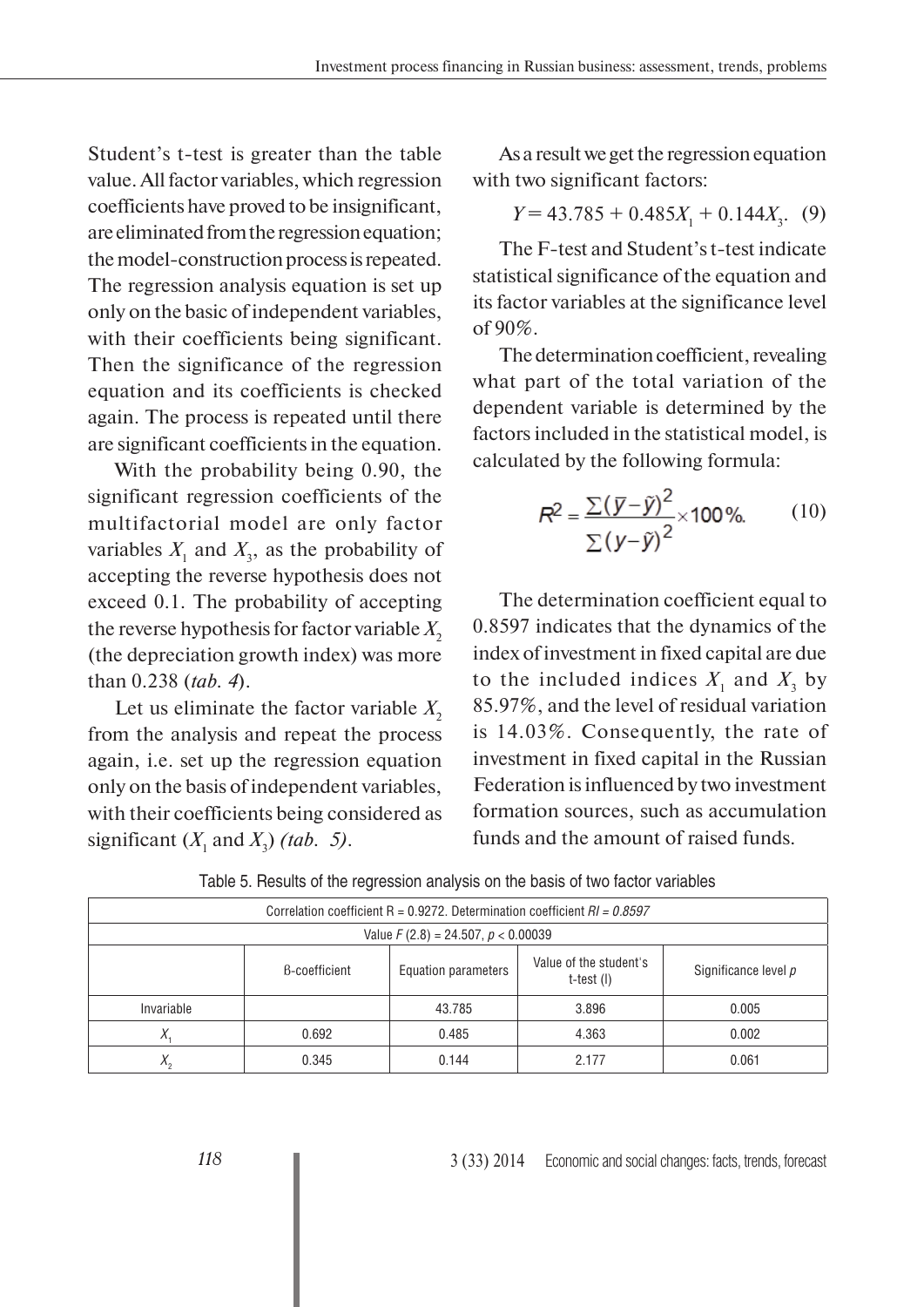This conclusion confirms the value of the multiple correlation coefficient equal to 0.9271, indicating high correlation between the indicator and the factors included in the regression model.

The equation coefficients demonstrate the factors' impact on the resultant variable level and characterize the degree and type of each factor's impact on the analyzed parameters. Their interpretation results in a conclusion that the index of investment in fixed capital (*Y*) rise when the indices of accumulation funds  $(X_1)$  and funds raised by banks  $(X_3)$  increase. According to the obtained data, the growth in the funds accumulation index by 1% leads to the increase in the index of investment in fixed capital by 0.485%, while the growth in the index of raised funds by  $1\%$  – to the increase by 0.144%.

The model quality is characterized by a relative approximation error  $|\xi|$ , calculated on the basis of the difference between actual levels of the resultant variable y and its calculated levels S, i.e. levels, calculated by the regression dependency

$$
\left|\overline{\epsilon}\right| = \frac{1}{n} \sum \frac{\left|y_t - \tilde{y}_t\right|}{y_t} \times 100 \text{ %.} \tag{11}
$$

In our case, the relative approximation error is about 3.64% at the rate of  $10-12\%$ .

Hence, profit is the most important financial resource of investment activity of a modern enterprise. In relation to gross domestic product, total (gross) profit of enterprises amounts to 12–15% and to almost 20% in most favorable years. Unprofitable enterprises can not only reduce the economic and financial potential of the country, but, in fact, can not pursue any policy in the field of economic development, investment and innovation. The share of unprofitable organizations in the Russian Federation (in % of their total number) in 2011 was 30.0 % in the economy as a whole. It should be noted that such a high level remains the same throughout the period of the national economy modernization, although the 15–16% level was considered invalid. Only the radical solution of this problem can boost enterprises' competitiveness and create favorable conditions for investment and innovation development of the economy. The loss ratio does not only violate the reproductive process of an enterprise, but also jeopardizes the reproduction of the entire national economy and payment relations, thus resulting in the chain of anomalies in the current economic system.

At the same time, according to statistics agencies, the share of profitable enterprises is very low.

In 2000–2011 net and gross profits were very unstable in the Russian economy. The annual rate ranged from the 30.9% decline to the 75.7% increase in net profit within the period. What is more, even profitable enterprises had a very unstable financial situation. Gross profit decreased in some years (in 2001 – by 15.6%, in 2008 – by 16.5%), and in 2010–2011, in the economic recovery period, increased

Economic and social changes: facts, trends, forecast 3 (33) 2014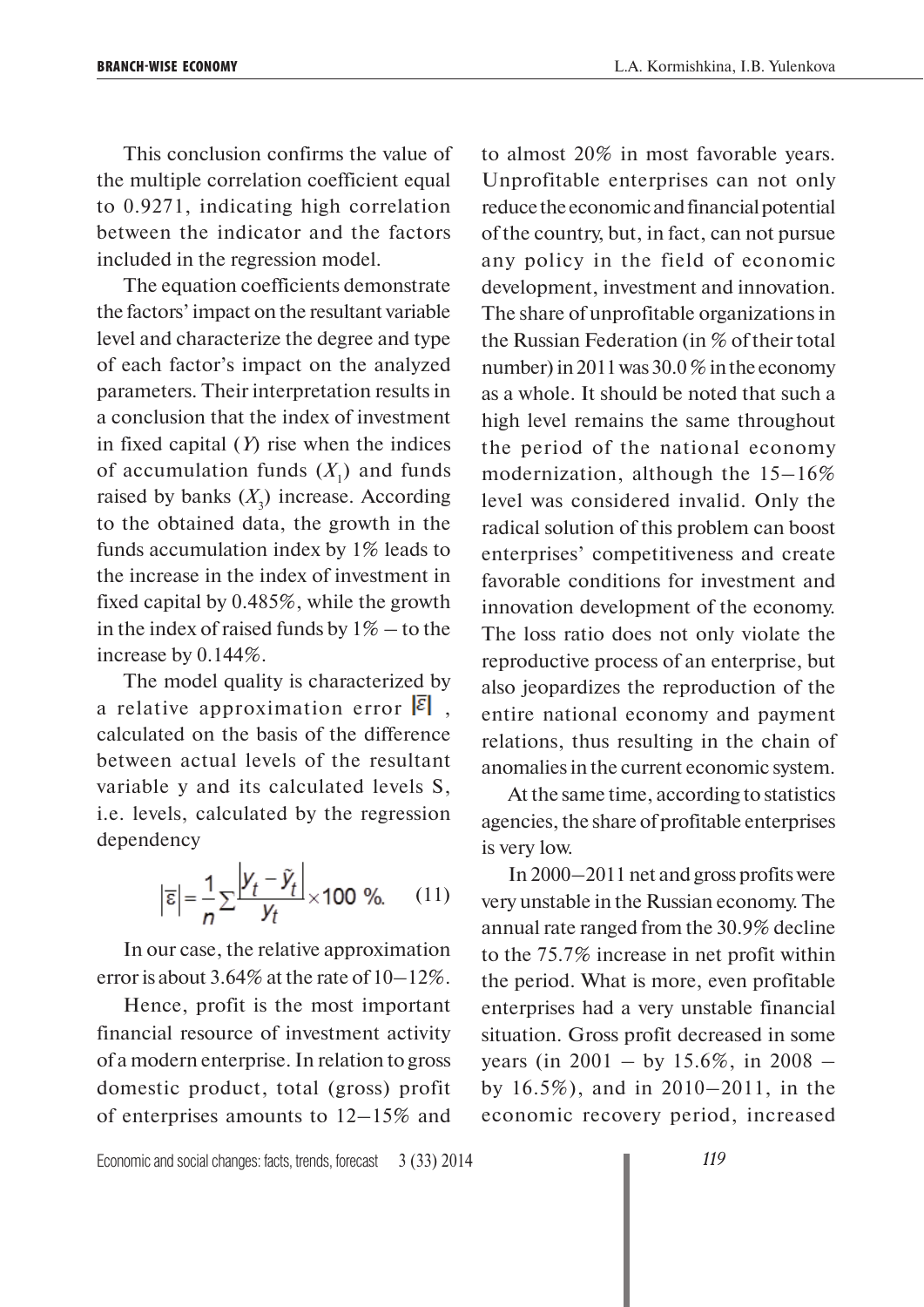by 26% and 20%, respectively. So, the innovation and investment policy of most Russian enterprises did not have a sustainable resource base.

Taking into account the important role of profit in the corporate sector's assets, it is necessary to note the recent significant decrease in its share in the total amount of financial resources. On the one hand, the number of unprofitable enterprises is decreasing (if in 2003 there were 54839 of them, in  $2011 - 22837$ , and on the other hand, the enterprises' loan debt totaled 1654030 million rubles in 2011.

Despite the trend of reducing the number of unprofitable enterprises in the Russian economy, the maintenance of the low level of profitability means the absence of a tax base for a number of taxes, especially for income tax. "Rationally developed profit tax is a tax on return from capital invested in the corporate sector and, what is more, a tax on additional risk-adjusted return from investment, i.e., profit tax is in fact a preliminary part of tax on comprehensive (gross) income of the individual" [4, p. 122].

Investments, especially in the innovation activity, are becoming more compliant to after-tax profit when the economy is growing. It becomes impossible for the government to exploit fix investments of previous periods further in order to gain profit in the long term. For the same reason nowadays developed economies tend to reduce the effective rate of profit tax and optimize taxation.

The above correlation-regression analysis, indicating the impact of gross profit on enterprises' investment activity, confirms that profit tax can cause undesirable distortions in the use of production factors (labor and capital), leading to an inefficient combination of these factors, thereby discouraging innovation and investment activity.

In this situation the specific task of effective tax policy is to develop profit tax rate in the most stimulating form, taking into account the Laffer effect. Moreover, it is necessary to ensure the correspondence of the levels of nominal and real tax burden of enterprises. It is not clear at what level of GDP or added value such compliance can be achieved. However, there is a range of possible values of the nominal tax burden (for current taxes), which varies in the range of 30–40% of GDP, according to the experience of foreign countries. Moreover, if the level of taxation is 30 % of GDP (according to the U.S. experience), it provides faster economic development and tax revenues growth in the future; the 40 % level involves heavy budget receipts at a lower pace of economic development.

The tax mechanism, ensuring a favorable economic climate for the investment activity development, should be in compliance with credit and banking policy, interest rates. It should provide certain benefits to enterprises that use long-term loans for investment purposes.

The logic of economic development is that interest rates should be below the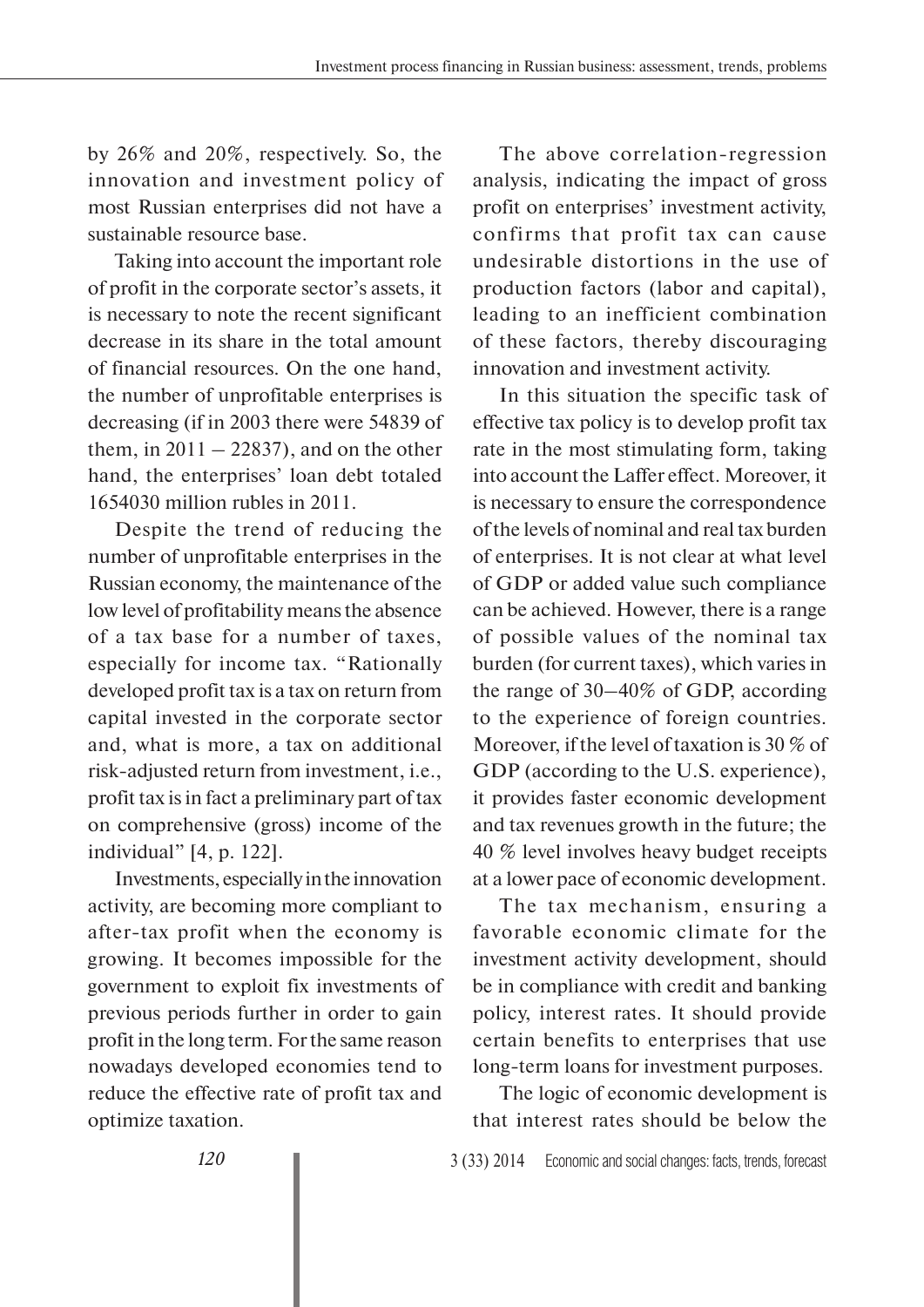average profit level. Only under these conditions entrepreneurs can use borrowed funds. In turn, the interest rates of commercial banks should be higher than the refinancing rate and deposit interest rates, otherwise banks can not operate effectively. Finally, all participants in the credit market should have real interest yield, i.e. the level of nominal interest rates should be higher inflation.

Nowadays the Russian economy is in quite an unfavorable state: the average profitability level is relatively lower that the level of average weighted interest rates. This correlation between the profitability of the Russian economy's real sector and interest rates discloses many problems of the national economy, connected with the lack of investment and capital outflow in the speculative operations and its outflow abroad. So, when the efficiency of investment projects is higher and the interest rate is lower, the investment and entrepreneurial activity are more intensive. When credit resources are more expensive, there are less efficient business projects and less investors' demand.

High interest rates on advances hinder the movement of credit resources to the real sector and determine its technological degradation, thus making the Russian market unattractive for investors. Russian entrepreneurs get more profit, investing abroad, where the real sector provides an opportunity to gain it by means of credit resources, allocated at reasonable rates.

Recently the world practice has been applying a number of specific financial tools, aimed at the state's participation in the division of credit and investment risks when investment projects are being implemented. It has also been using mechanisms, such as the provision of enterprises with state guarantees for long-term loans from private lending institutions, the state's equity joint participation in the formation of venture capital funds and investment business, protection of domestic producers from foreign competitors and others.

Guaranteed loans provide an opportunity to support high-tech projects, related to credit risks that are high or difficult to assess. The current practice presupposes that the third party (guarantor) participates in the investment process; it assumes full responsibility for fulfilling the borrower's obligations to the lender. Thus, borrowers can borrow money that they can not get in other conditions.

Another common form to reduce investment risks is the state's equity shareholding in projects as a partner with limited liability.

The mechanisms of state guarantees promote public-private partnership by means of sharing risks between private investors and state organizations that provide such guarantees. The result is not only an increase in the private capital inflow, but also a more efficient use of limited budgetary resources.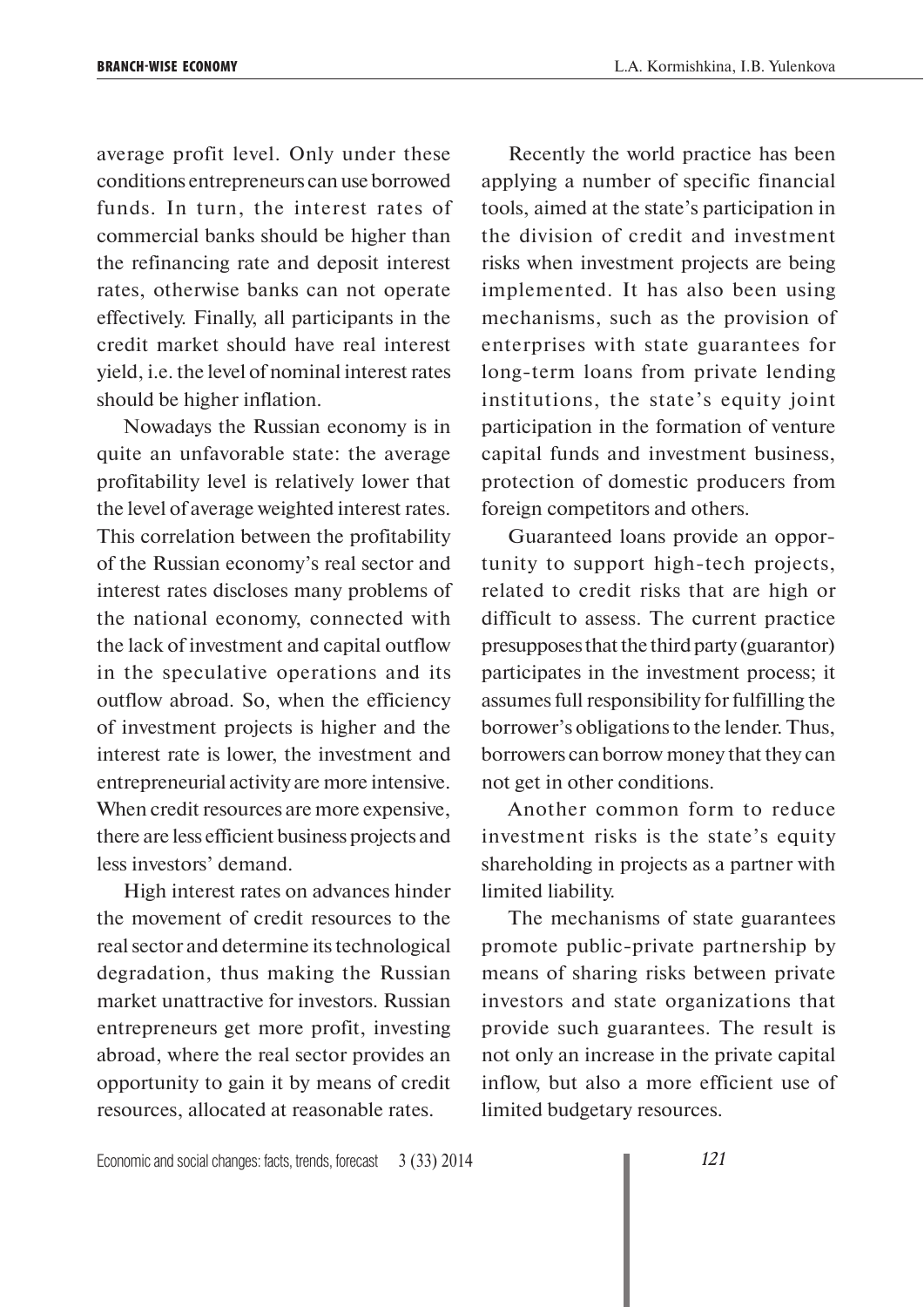Equity financing stimulates accumulation of large financial resources for perspective innovation projects implementation by means of sharing stocks among unlimited number of investors (borrowing money from the shares buyers for an indefinite period). The securities issue can help to move from investment credit to market debt obligations, thus optimizing the structure of financial resources invested in the innovation project.

Evidently no investor wants to risk alone, he/she feels more confident if supported by a public authority.

In our opinion, good risk insurance is joint participation of public and private capital that are equally interested in not only recovering money, but also in gaining profit.

The efforts to stimulate investment activity should focus on the underlying causes of the business' lack of interest in long-term projects. The most important issues that require priority development of state regulation of investment processes are the following:

• support and development of new forms of investment projects crediting in the Russian Federation;

• proposals on conditions of state guarantees provision with regard to loans attracted into the investment sphere;

• development of the mechanisms to consolidate financial resources of publicprivate sectors in order to implement priority research and technology tasks, contributing to the creation and management of the public-private sectors' activities;

• development of mechanisms to estimate public investment programs and share the results of this estimation with business and expert communities;

• promotion of international and regional technological strategic alliances.

It becomes more evident that ensuring high and sustainable development rates in Russia is impossible without a mutually beneficial partnership of the state and municipal authorities, commercial banks and business representatives. The economic strategies and programs, focused only on the use of budgetary funds and based on the orthodox neoclassical doctrine, are insufficient for "the development of innovation economy that lays the basis for the country's high competitiveness. State-business interaction in the investment process financing should be based on the development of a parity-partner relations that involve mutually beneficial cooperation and provide necessary conditions for the formation of a qualitatively new state, capable of implementing the national development plan and meeting many complicated geopolitical challenges" [5, p. 6]. To sum it up, we should note that only the implementation of the proposed measures will boost the investment process in the Russian Federation.